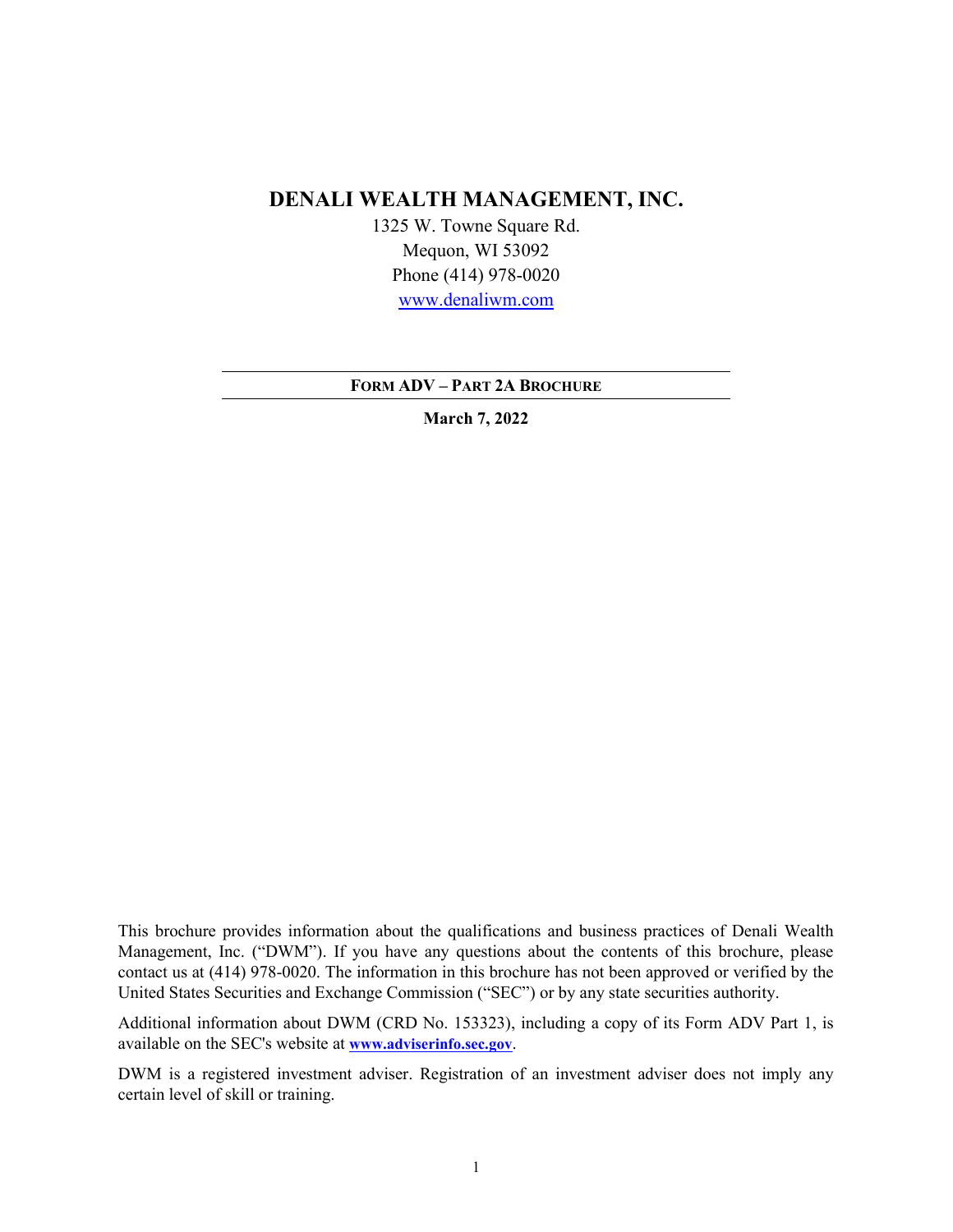# *Item 2 - Material Changes*

Since the last annual updating amendment, dated March 5, 2021, was filed, there have been no other material changes to the information in this brochure.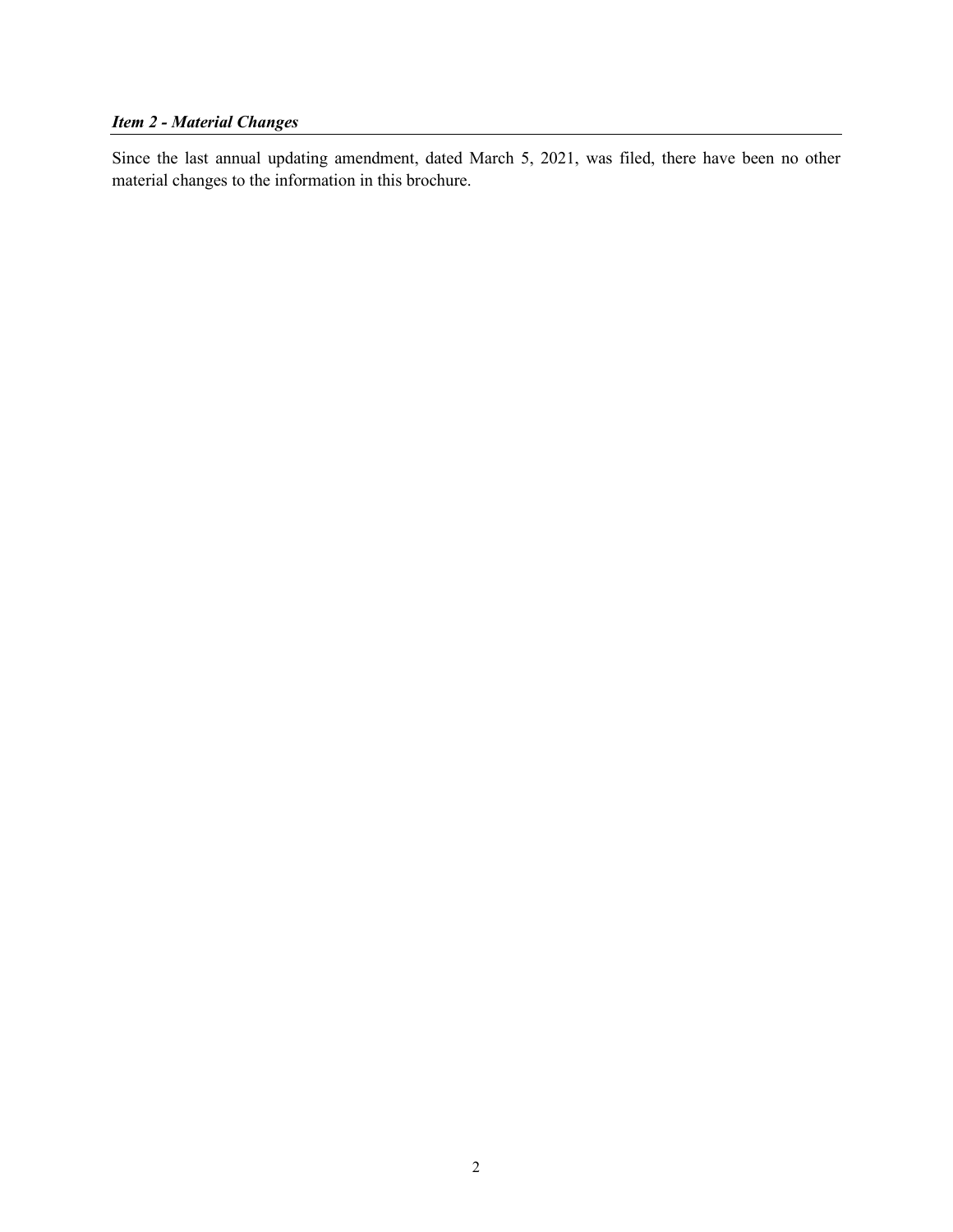# **Item 3 - Table of Contents**

| Item 11 - Code of Ethics, Participation or Interest in Client Transactions and Personal Trading 10 |
|----------------------------------------------------------------------------------------------------|
|                                                                                                    |
|                                                                                                    |
|                                                                                                    |
|                                                                                                    |
|                                                                                                    |
|                                                                                                    |
|                                                                                                    |
|                                                                                                    |
|                                                                                                    |
|                                                                                                    |
|                                                                                                    |
|                                                                                                    |
|                                                                                                    |
|                                                                                                    |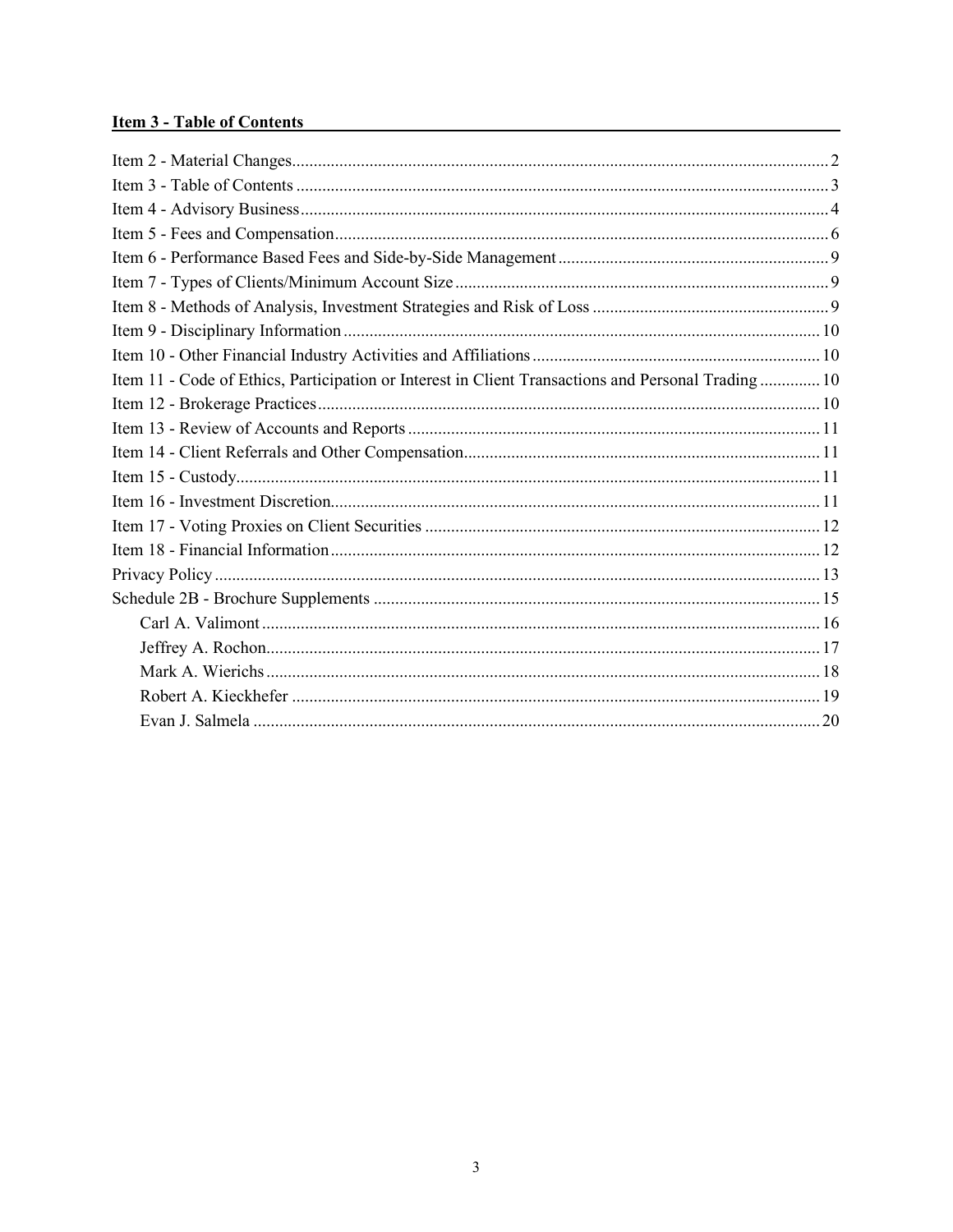#### *Item 4 - Advisory Business*

Denali Wealth Management, Inc. ("DWM") is an investment adviser registered with the U. S. Securities and Exchange Commission ("SEC"). It is also notice-filed in various states. The firm provides counseling and financial planning, asset management and investment counseling services to its clients. DWM became registered as an investment adviser with the SEC in March 2010. DWM is owned by Carl A. Valimont and Daniel J. Ringsred. DWM does not engage in any other business, or control any other firm.

The advisory services of DWM are described in detail below.

#### **COUNSELING AND FINANCIAL PLANNING SERVICES**

In designing a project or comprehensive financial plan, regardless of the complexity, DWM Representatives will:

- Interview the client, analyze the client's financial needs, and assist the client in developing realistic goals and objectives based on information provided by the client. The Representative may also clarify planning problems and outline strategies designed to meet the client's goals. A client may retain DWM to perform a single non-recurring project, such as investment research or specific investment advice, retirement planning or insurance analysis, or a comprehensive plan covering these and other subjects. A client may also engage a Representative for projects that may require annual or more frequent reviews if more complex long-term planning is needed.
- Prepare an initial written project or comprehensive plan in the scope requested by a client based on the information gathered during the client interview and needs evaluation. This plan may include establishing a clear set of objectives, an outline of resources, a written investment policy statement, an asset allocation model, strategy recommendations, retirement, estate, education, or insurance planning, product recommendations, and steps to take for implementing advice provided.
- Help the client implement the plan, including purchasing and/or selling securities and/or insurance products.
- Review the plan periodically in the scope and frequency agreed upon with the client.

The Representative may also, as needed, recommend changes to the client's investment portfolio or plan, either in writing or verbally. Changes in the client's financial condition, personal circumstances, goals, or general economic conditions may trigger changes in the plan. To the extent material changes have occurred to a client's circumstances or goals, or to the extent a client requests a new project, the client will be asked to sign a new services agreement. The client may initiate contact and meet with the client's Representative as often as needed and the Representative will schedule conferences as needed, usually no less than annually.

All planning is based on information provided by the client. It is the client's responsibility to be certain DWM has current and accurate information for the initial plan, and it is the client's responsibility to inform the Representative of material changes affecting the investments and planning strategies implemented.

#### **ASSET MANAGEMENT SERVICES**

DWM provides clients with portfolio management and reporting services by means of its Asset Management Services program. Through the program, clients receive investment analysis, allocation recommendations, monthly or quarterly statements reflecting holdings and transactions, quarterly statements, and ongoing account monitoring services for a portfolio which may include stocks, bonds,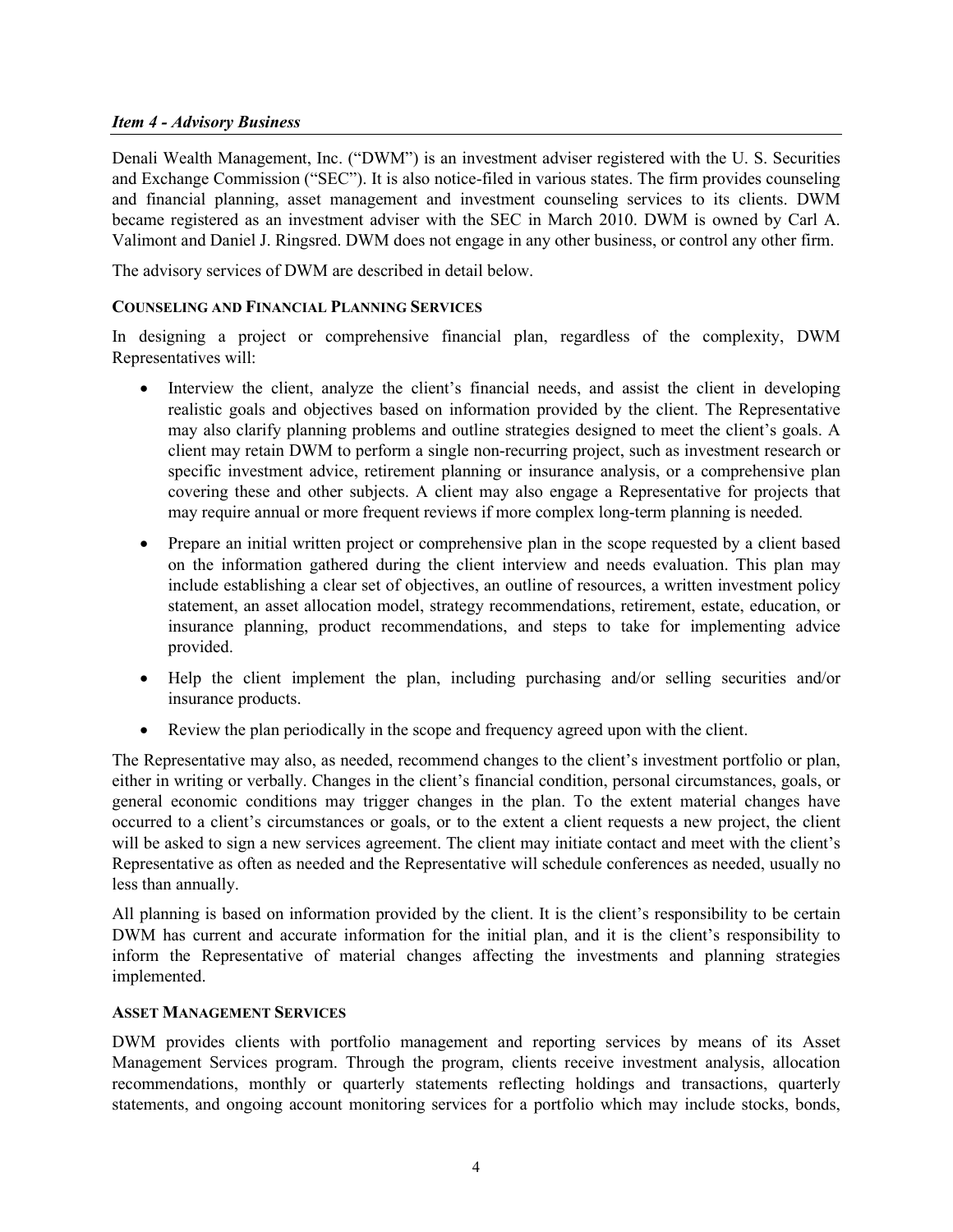mutual funds, exchange-traded funds, private placements, and convertible securities. DWM will exercise discretionary trading authority while providing services. This means that DWM Representatives will have authority to purchase and sell securities of their choice in the amounts and at the times they believe it is suitable for a client's account to do so. DWM may also recommend the use of third-party investment managers to manage all, or a portion of the assets. Such managers will also have limited discretionary trading authority to place orders.

The initial asset allocation recommendations are based on the financial information gathered from each client including net worth, risk tolerance, financial goals and objectives, investment restrictions and overall financial conditions. Based on this information, the client is provided with investment recommendations designed to provide an appropriate asset mix consistent with the client's objectives. The client's portfolio and its performance are monitored by the client's Representative in light of the client's stated goals and objectives. The frequency of these reviews and transactions made for a client's account are determined by the Representative. DWM Representatives meet with the client on an as-needed basis, or at the request of the client, to discuss the portfolio and other aspects of the service.

As a general rule, DWM believes that investing is best suited to those who believe in a long-term buyand-hold policy. Therefore, clients should not expect frequent investment changes in the portfolio. However, as a result of monitoring the account, portfolio modifications will be made. DWM does not guarantee the results of its management services, thus losses can occur from receiving services.

Although they generally do not exercise discretion to select brokerage firms, DWM Representatives typically recommend the custodial services of TD Ameritrade Institutional, a division of TD Ameritrade, Inc. Member FINRA/SIPC ("TD Ameritrade").

As of December 31, 2021, DWM has \$229,044,000 in total assets under management and provides investment advisory services with respect to \$372,373,000 of employee benefit fund assets.

# **INVESTMENT CONSULTING SERVICES**

DWM also offers Investment Consulting Services. This service may include analysis of client's existing assets, investment objectives, investments, asset allocation recommendations, selection and monitoring of other managers or other investment-related matters. For clients having a large or highly-diversified securities portfolio, DWM prepares written recommendations which assist a client in arriving at an asset mix designed to achieve the client's investment objective. Clients decide which recommendations to accept and implement and which recommendations to reject.

This service can also be used by retirement plan sponsors who need advice about preparing their investment policy statement, evaluating plan investments, recommendations about alternative investments and participant education. The scope of all retirement plan services are determined in advance and set forth in the written contract between DWM and the plan's sponsor.

Like Asset Management Services, DWM does not guarantee results and losses can occur from receiving Consulting Services

### **RETIREMENT PLAN ADVISORY SERVICES**

DWM may enter into agreements with employers that provide qualified retirement plans ("Plan") with various advisory services. DWM typically provides the following services:

Investment advice to the Employer at a Plan Level -

• review of the Plan's Investment Policy Statement annually, including assessing the following: (a) the criteria for selecting money managers and the due diligence procedures that the Plan followed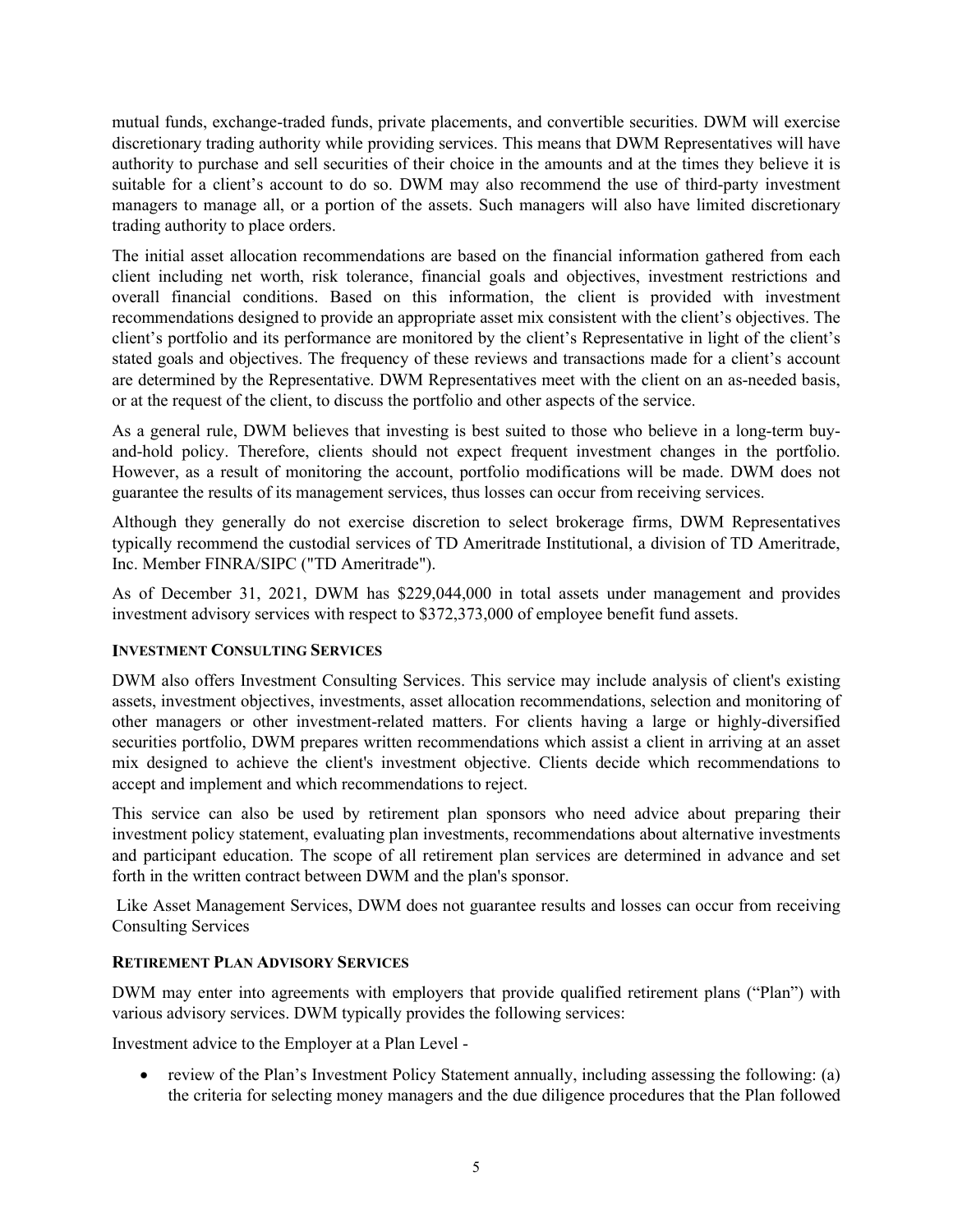in selecting its money managers and/or mutual funds; (b) the basis for asset mix and rebalancing limits: (c) the performance measurement criteria; (d) monitoring procedures of money managers and other investment-related venders; (e) composition and relevancy of quarterly performance reports; (f) composition of custodial reports; and (g) termination procedures for money managers;

- advise Client about mutual funds and other investment alternatives that are consistent with the investment categories allowable under the Plan;
- meet with representatives of Client, at intervals mutually acceptable to Client and DWM, to discuss the Plan's investment performance and investment selections;
- monitor investments in the Plan's accounts with account custodians (each, an "Account") and change investment selections as DWM deems appropriate. Client grants DWM limited discretionary authority and appoints DWM as agent and attorney-in-fact with respect to each Account. Pursuant to such authorization, DWM may, in its sole discretion and at Client's risk, open brokerage and custodial accounts and accounts with third-party investment managers, purchase, sell, exchange, convert and otherwise trade in the securities and other investments in an Account on such markets, at such prices and at such commission as DWM believes to be in the best interest of the Account. DWM shall also have authority to arrange for delivery and payment in connection with transactions for each Account, and act on behalf of Client and in all other matters necessary or incidental to the handling of the Account. This authorization does not grant DWM permission to take delivery or possession of Client's funds or securities except for fees due DWM;
- prepare written performance and other reports in the scope and at the times mutually agreed upon between Client and DWM;
- conduct informational/educational group meetings with Plan participants at initial installation of the Plan, and periodically thereafter in the scope and frequency mutually agreed upon between Client and DWM regarding:
	- o general investment concepts;
	- o investment objectives and performance of selected investments; and
	- o investment allocations and strategies available to meet various investment objectives.

All advice provided by DWM and its Representatives is based upon the reliability of the information provided to DWM by the Plan and its participants. It is the client's responsibility to be certain DWM has current and accurate information, and it is the client's responsibility to inform the Representative of material changes affecting the investments and planning strategies implemented so the Representative has them for future reference.

Either the client or DWM may at any time request an audit of the Plan by an independent certified public accountant, the fee for such audit will be paid by the party making the audit request.

### *Item 5 - Fees and Compensation*

Fees paid to DWM are for DWM advisory services only. The fees do not include, for example, the fees charged by third parties such as third-party managers, or accountants and attorneys assisting with providing the client with accounting and legal advice. Commissions on transactions and other account fees will also be charged by brokerage firms in accordance with the account's brokerage firm's normal commission schedule. See Item 12, Brokerage Practices.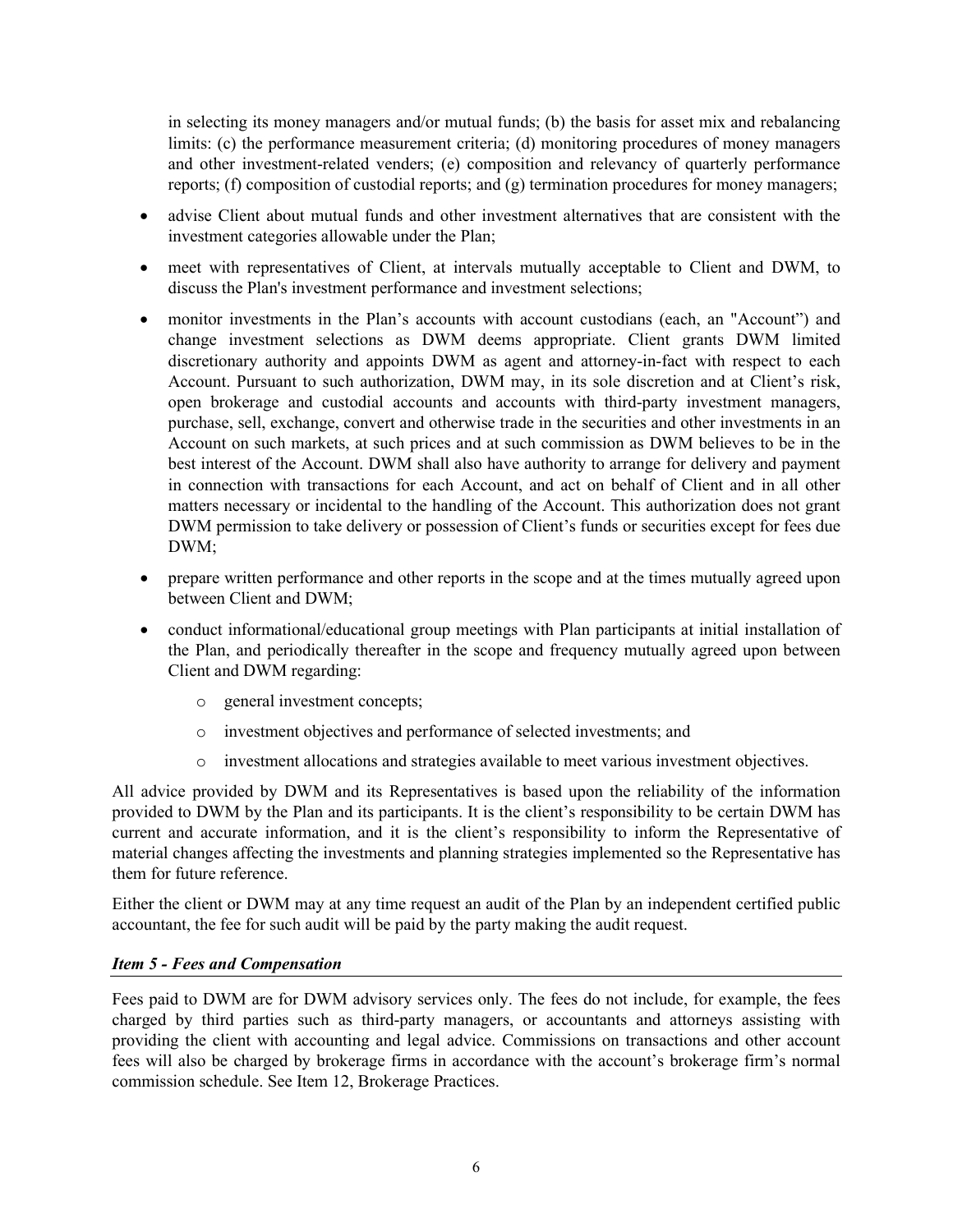Prospective clients should be aware that in addition to DWM's advisory fees, each mutual fund in which a client's assets are invested also pays its own advisory fees and other internal expenses which already have been deducted from the fund's reported performance. Depending on the fund, a client may be able to invest directly in the shares issued by the fund with or without incurring any sales or third-party management fees. Account maintenance fees are also deducted by the custodian.

In addition, there are tax effects pertaining to fund share redemptions, and other sales, made by DWM on behalf of clients. Redemptions and sales are taxable events which may accelerate the recognition of capital gains, and losses, and frequent redemptions and sales may result in short-term, rather than longterm, capital gains and losses.

# **COUNSELING AND FINANCIAL PLANNING SERVICE FEES**

Fees may be charged for Counseling and Financial Planning services on a fixed-fee per project basis, or on an hourly fee basis. The hourly rate ranges from \$150 to \$500 depending on the complexity and nature of the project. The hourly rate may be negotiated.

Fees are determined by each Representative by estimating the complexity of the client's circumstances, the level of skill required to perform the service, and the amount of time that will be required to perform research, analysis, and plan preparation. The exact fee is disclosed to the client prior to contract signing.

One-half of the fee is payable upon commencement of services, with the balance due upon delivery of the written plan or completion of counseling services. Payment arrangements are established in the services agreement. The fee may be waived in whole or in part by a Representative or DWM at their sole discretion. Each client retains the right to terminate the services agreement with DWM at any time, in writing and without prior notice, for any reason. DWM retains the right to terminate any engagement at any time, for any reason, by giving 10 days' written notice. Any unearned pre-paid fee is returned to the client upon termination.

The fees described above may change based on special situations such as an expansion of a project, increase in the number of reviews, more specialized needs of the client, more complex planning, or more detailed reporting. Before such a change is made, the client is given 10 days prior written notice and agrees to such changes by signing a new services agreement, or an amendment thereto.

### **ASSET MANAGEMENT SERVICE FEES**

Fees for Asset Management Services are calculated as a percentage of the total value of investments under DWM's management as set forth below. In addition to this advisory fee, there will be transactional, administrative, servicing fees and commissions charged by the account custodian.

| <b>Market Value of Account</b> | <b>Annual Fee</b>     |                     |
|--------------------------------|-----------------------|---------------------|
|                                | <b>Equity/Balance</b> | <b>Fixed Income</b> |
| First \$500,000                | 1.25%                 | $0.40\%$            |
| Next \$1,500,000               | 1.00%                 | 0.35%               |
| Next \$3,000,000               | $0.85\%$              | 0.30%               |
| Over \$5,000,000               | $0.65\%$              | 0.25%               |

In some cases, fees and payment periods may be negotiated. All fees due are set forth in each client's services agreement.

Advisory fees are payable quarterly in advance and are calculated on the basis of the market value of the investment in the account, including any balances held in money market funds. DWM may, at its discretion, combined related accounts for fee calculation purposes.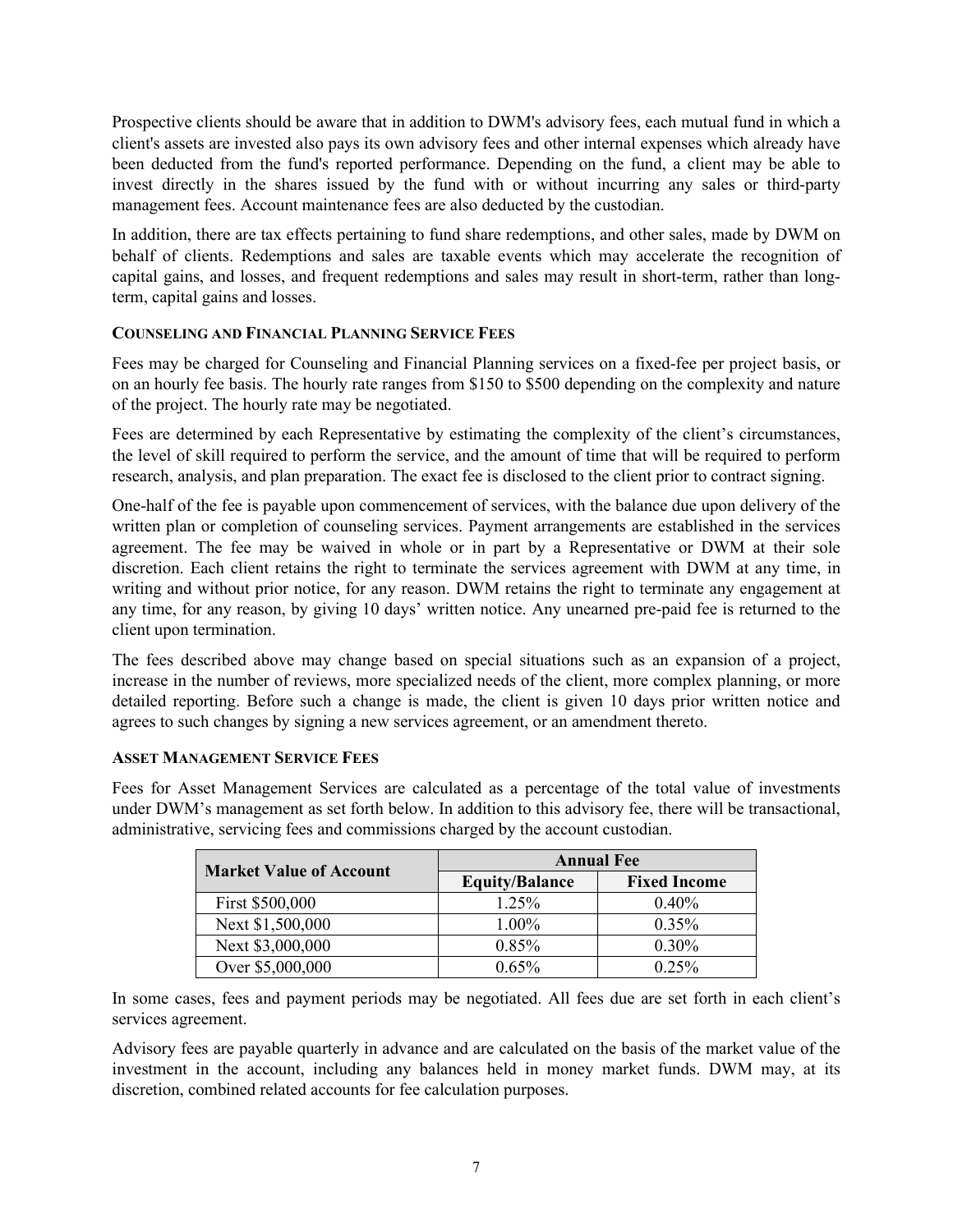The fee for the initial quarter is pro-rated for the period that services are provided. Subsequent fees are based upon the market value of the account as of the last business day of the previous quarter.

Upon termination of the account, any pre-paid advisory fees will be prorated and any unearned fee will be refunded. No pre-paid fee is returned for partial withdrawals by a client.

Fees payable to DWM are deducted from the client's account when due and reports from the account's custodian show the fee debits. DWM will liquidate money market shares to pay the fee and, if money market shares or cash value are not available, other investments will be liquidated. Authorization for the deduction of fees this way is contained in the services agreement. The client's periodic account statements from the custodian disclose all amounts disbursed from the account, including advisory and service fees paid. The client may terminate the authorization for automatic deduction of advisory fees payable to DWM at any time by notifying DWM in writing.

DWM has the right to modify its fee schedule upon 30 days advance written notice to the client.

Any client services agreement may be terminated by a client without penalty upon delivery of written notice to DWM. DWM may also terminate the agreement by written notice.

#### **INVESTMENT CONSULTING SERVICE FEES**

DWM's fee for providing Consulting Services can be charged hourly, on a fixed fee basis or as a percentage of assets under management.

The hourly fee can range from \$100 to \$200 per hour depending on the complexity of the project and the knowledge and experience needed to complete it. Prior to engagement, each client signs an agreement which provides an estimate of the total fee for services. The amount of time for each project depends on the nature and scope of the advice requested by the client, nature and number of investments in a client's portfolio, amount and nature of research required to complete the project. One half the quoted fee is due at the time the service agreement is signed, with the balance due promptly after completion of the project.

The fixed or flat fee is determined much like the hourly fee and may vary by project. The fee is quoted in advance and agreed upon at the time of signing the service agreement. One half the quoted fee is due at the time the service agreement is signed, with the balance due promptly after completion of the project.

For percentage of asset based fees, the fee is payable quarterly in advance. The fees are calculated based on the market value of the assets in the client's account. The fee can range from 0.2% to 1.0% depending again on the complexity of the project and scope of services requested. The fee will be calculated in the same manner as specified for Asset Management Services above.

In the event of contract termination, which can occur by ten (10) days advance written notice from one party to the other, unearned prepaid fees are returned to the client. Clients are obligated to pay any earned fee not yet paid. All fees for Consulting Services are negotiable.

Standard Record keeping fees are assessed monthly for retirement planning advice at a standard rate of \$100 per month and \$1 per plan participant per month. This fee includes retirement plan design/review, plan document preparation and amendments, on-going record keeping, on-line access, custody of assets, quarterly participant statements, testing and 5500 tax preparation. Fees could vary if a third party is utilized. Record keeping fees may be waived at management's discretion.

### **RETIREMENT PLAN ADVISORY SERVICES FEE**

In return for providing Retirement Plan Advisory Services, DWM will charge an annual fee based on a percentage of the value of Plan assets. The fee is negotiable but generally ranges from 0.10% to 1.0% of the value of Plan assets. The fee is determined at the time of contract signing.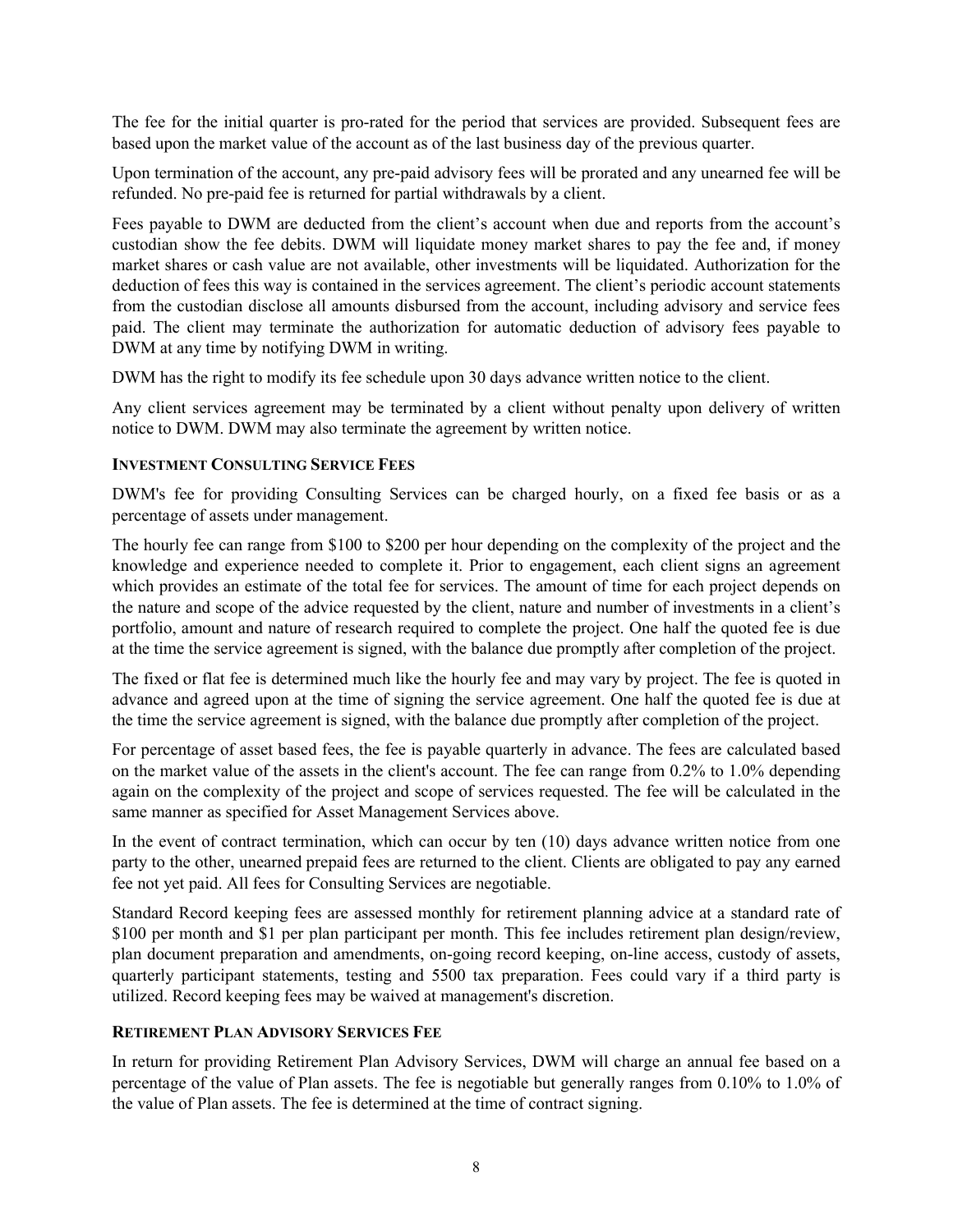Individual plan participants choosing to have their assets managed within the plan can do so through DWM by separate investment management agreement. All fees paid to DWM for such a relationship would be separate from fees paid by the Plan.

The fee is payable in arrears on a quarterly basis and is based on the Plan assets' quarter-end value. Fees for partial quarters are prorated. The fee is assessed and deducted from participant accounts or paid by the plan sponsor. If paid by participants, a sale of holdings in the participant accounts for the fee will be made on a prorated basis of the approximate value of the various investments in the account. The fee may be amended by DWM upon 30-days' advance written notice to client.

The client or DWM may terminate the services agreement upon 30-days' advance written notice to the other. Termination will not affect the liabilities or obligation of the client for work already completed. The fee will be pro-rated based on the number of days left in the billing period.

### **OTHER COMPENSATION**

DWM Representatives are also licensed to offer insurance products and will receive customary commissions for the sale for such products should a client decide to make purchases through the Representative. Client are free to purchase such products other than through the Representative. This compensation creates a conflict of interest. All prospective and existing clients are hereby advised that this conflict exists. Advisory fees are not reduced by the amount of sales compensation a Representative receives, but Representatives may consider commissions as a factor when determining asset based fees.

# *Item 6 - Performance Based Fees and Side-by-Side Management*

DWM does not charge any performance-based fees. All fees are disclosed above.

# *Item 7 - Types of Clients/Minimum Account Size*

DWM makes advisory services available to a wide variety of clients including, but not limited to, individuals, pension and profit sharing plans, trusts, estates, charitable organizations, corporations and other business entities.

Although DWM does not generally impose any conditions for providing its services, DWM Representatives may negotiate a minimum fee for all services.

### *Item 8 - Methods of Analysis, Investment Strategies and Risk of Loss*

DWM's security analysis methods include, but are not limited to, fundamental analysis (evaluating securities based upon its historical and projected financial performance); and cyclical analysis (determining the desirability of an issue based upon the status of an issue within the price cycle the securities or similar securities have followed historically).

DWM's main sources of information include, but are not limited to, financial newspapers, magazines, research materials prepared by others, corporate rating services, annual reports prospectuses, public filings and company press releases.

Neither DWM, nor the third party managers it may secure, guarantee the results of the advice given. Thus significant losses can occur by investing in any security or by following strategy, including those recommended or applied by DWM.

DWM may recommend exchange-traded funds ("ETF"). ETF shares are bought and sold at market price unlike mutual funds. ETFs are subject to risks similar to those of stocks.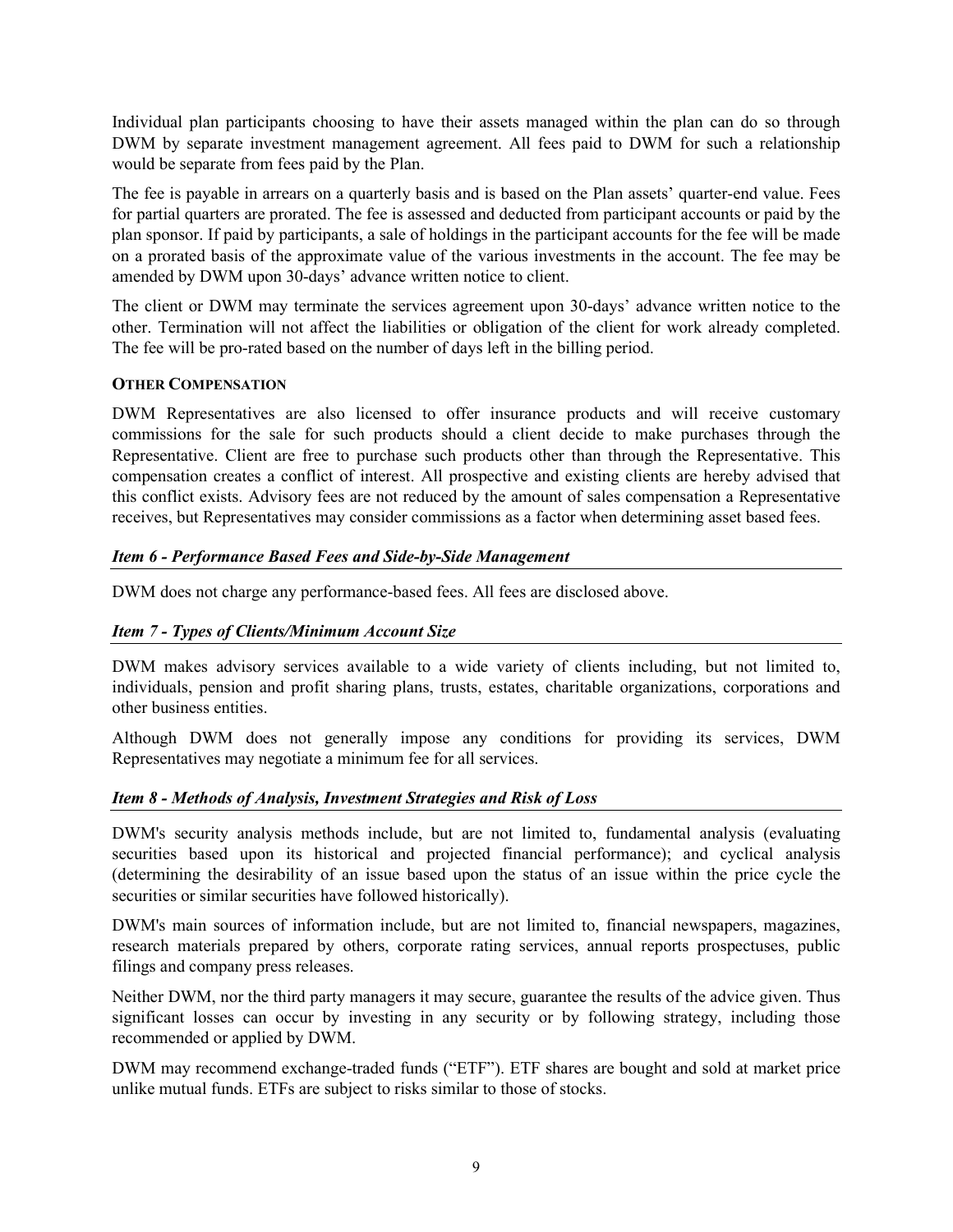### *Item 9 - Disciplinary Information*

DWM does not have any disciplinary information to report regarding itself or any of its counselors or other related persons.

# *Item 10 - Other Financial Industry Activities and Affiliations*

DWM Representatives and employees of DWM may be licensed to sell insurance products through various insurance companies. Clients are under no obligation to purchase or sell insurance through these related persons. The commissions may be higher or lower than obtainable from other firms.

# *Item 11 - Code of Ethics, Participation or Interest in Client Transactions and Personal Trading*

When DWM Representatives make recommendations for the purchase of insurance, the Representative may also be an insurance salesperson for certain insurance companies. The receipt of commissions in return for insurance product purchases creates a conflict of interest for Representatives when they recommend the purchase of such products to clients.

Representatives of DWM may buy or sell securities for themselves that they also recommend to clients. Where a transaction for a Representative, or an account related to a Representative, is contemplated, a client's transaction is given priority. DWM has developed a Code of Ethics applicable to all persons who have access to confidential client records or to recommendations being made for client accounts. Designed to prevent conflicts of interest between the financial interests of clients and the interests of the firm's staff, the Code requires, among other procedures, such "access persons to obtain preapproval of certain securities transactions, to report transactions quarterly and to report all securities positions in which they have a beneficial interest at least annually. These reporting requirements allow supervisors at the firm to determine whether to allow or prohibit certain employee securities purchases and sales based on transactions made, or anticipated to be made, in the same securities for clients' accounts. The Code also established certain bookkeeping requirements relating to federal reporting rules. The Code is required to be reviewed annually and updated as necessary. A complete copy of the firm's Code is available upon request.

# *Item 12 - Brokerage Practices*

DWM recommends TD Ameritrade to clients for custody and brokerage services. Clients should be aware that there is no direct link between DWM and TD Ameritrade in connection with the advice DWM gives to clients. DWM receives economic benefits through the custody and operating relationships it has with TD Ameritrade that are not typically available to retail investors. These benefits include the following products and services, provided to DWM without cost or at a discount: duplicate client statements and confirmations, research related products and tools, consulting services, access to a trading desk serving Representatives, access to block trading (which provides the ability to aggregate securities transactions for execution and then allocate the appropriate shares directly to or from client accounts), the ability to have advisory fees deducted directly from client accounts, access to an electronic communications network for client order entry and account information, access to mutual funds with no transaction fees, and discounts or no fees on compliance, marketing, research, technology, and practice management products and services provided by third-party vendors. TD Ameritrade may also pay for business consulting, professional services, and research received by DWM affiliated persons and may also pay or reimburse expenses (travel, lodging, meals, and entertainment expenses) for DWM personnel to attend conferences or meetings relating to their service platforms or to their advisor custody and brokerage services generally. Some of these products and services made available by TD Ameritrade, may benefit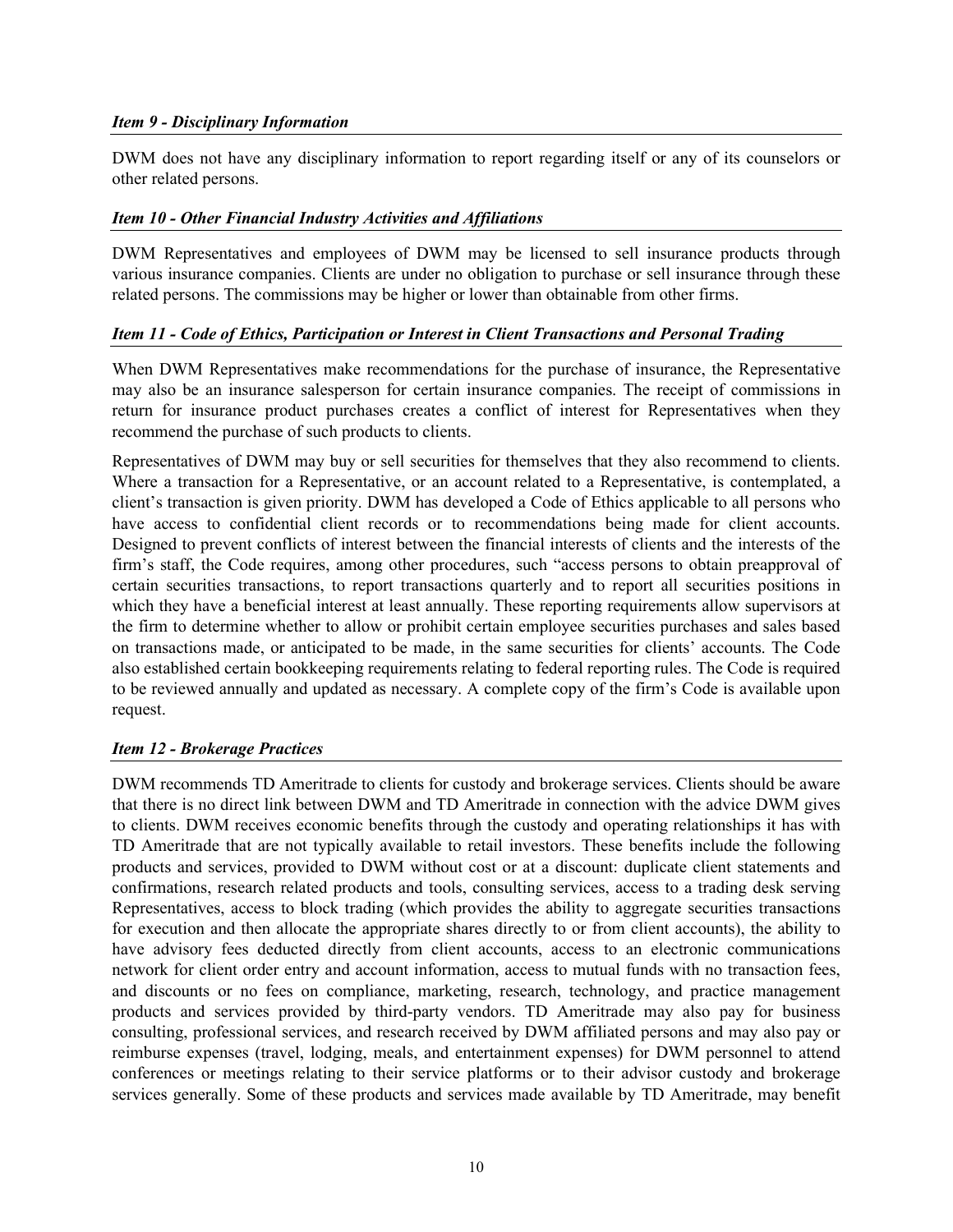DWM, but may not benefit its clients. Such other services made available by TD Ameritrade are intended to help DWM manage and further develop its business enterprise, and such services may or may not depend on the amount of brokerage transactions directed to them.

Clients should be aware that the receipt of economic benefits by DWM described above, in and of itself, creates a potential conflict of interest and may directly or indirectly influence DWM's recommendation of those service providers for custody and brokerage service.

DWM does not process transactions through TD Ameritrade in return for them referring clients to DWM.

# *Item 13 - Review of Accounts and Reports*

For clients receiving Counseling and Financial Planning Services, a written project report or comprehensive financial plan is prepared in the scope requested by the client during the initial interview and subsequent counseling sessions. Reviews of financial plans are performed from time to time by the Representative and the Representative's planning staff at the times requested by a client and as the Representative deems appropriate. More than one Representative may be involved in the development of a plan and, with the client's permission, the client's legal and accounting professionals may be involved. When outside professionals become involved in the planning process, the cost of the outside professionals is the responsibility of the client.

Clients receiving Asset Management Services receive reports at least quarterly from their account's custodian. The client may receive a written performance report as often as is agreed upon between the client and the advisor, but not more often than quarterly. The client's portfolio is regularly reviewed by the client's DWM Representative as frequently as agreed upon by the client and the Representative, or more frequently if the Representative determines, to ensure the investments in the account are in line with the client's stated investment policy guidelines. Clients are encouraged to compare the information on any account statement received from DWM to that shown on custodial statements.

### *Item 14 - Client Referrals and Other Compensation*

If a client is introduced to DWM by a solicitor, DWM may pay that solicitor a referral fee. Any such referral fee shall be paid solely from DWM's investment management fee, and shall not result in any additional charge to the client. The solicitor shall provide the client with a copy of DWM's written disclosure statement and solicitor's disclosure statement containing the terms and conditions of the solicitation arrangement with DWM, including compensation, at the time of the solicitation.

### *Item 15 - Custody*

DWM does not take custody of client funds or securities. These safekeeping services are typically provided to managed accounts only by the brokerage firm processing the securities transactions ordered by DWM.

To the extent a client receives any account or other investment ownership statement from DWM, DWM recommends the client carefully compare the report to the information on the custodian's statements received by the client.

### *Item 16 - Investment Discretion*

When providing Asset Management Services, DWM Representatives may exercise discretion when granted authority by clients and most clients grant discretionary authority to DWM. When doing so, it allows DWM to select the securities to buy and sell, the amount to buy and sell, when to buy and sell, and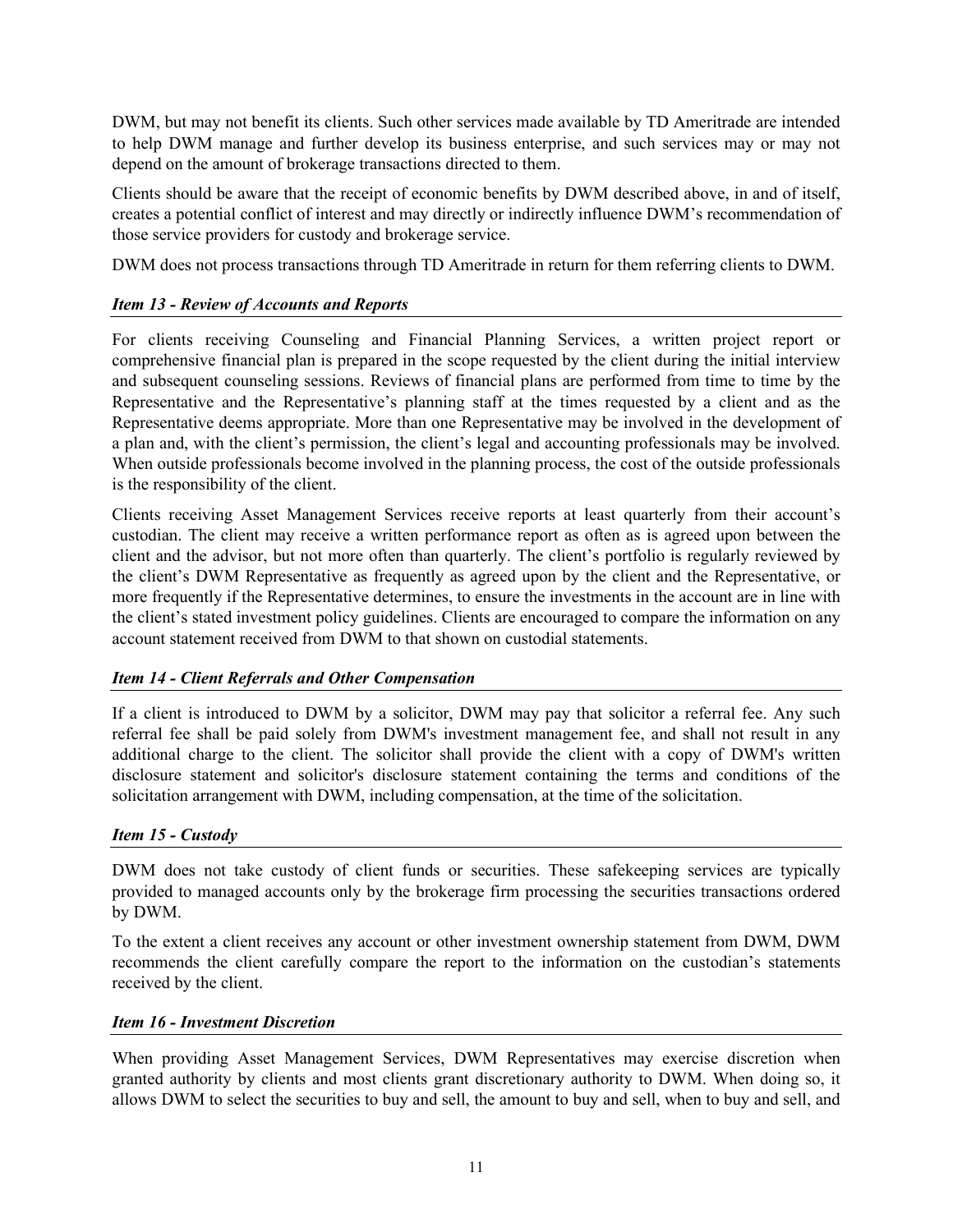the commission rate paid, without obtaining specific consent from the client for each trade. Clients should be aware that Representatives may make different recommendations and effect different trades with respect to the same securities and insurance to different advisory clients. Commissions and execution of securities transactions implemented through the custodian/broker dealer recommended by DWM may not be better than the commissions or execution available if the client used another brokerage firm. However, DWM believes that the overall level of services and support provided to the client by custodians and broker-dealers whom DWM recommends outweighs the potentially lower costs that may be available from other brokerage service providers.

Depending on the service agreement, third-party managers used to manage client accounts or portions of client accounts may be hired or terminated by DWM using discretionary authority granted to DWM by a client. Such third-party managers also have authority granted by the client to purchase and sell securities at their discretion.

When exercising discretion, DWM may combine orders for more than one client's account to form a "block" order for the purpose of seeking a better price and or execution. When a block order is executed, the broker/dealer executing the order typically allocates an average execution price to all shares in the block order, which DWM then allocates to each customer's account position on a pro rata basis. Should a block order only be partially filled, available shares are distributed in a manner fair to all accounts.

If a client directs DWM to effect transactions through a particular broker/dealer, including TD Ameritrade, DWM will do so. However, such an instruction may have implications to the client which may include incurring transaction costs and commissions that may be higher or lower than if the instruction had not been given. Also, restricting DWM to particular broker/dealers may limit DWM's ability to include a client account order within block orders to obtain the best price or execution. In addition, if DWM is effecting transactions in a security for clients by means of a block order, as well as an order in the same security for a client who has directed DWM to use a particular broker/dealer, DWM will effect the block order immediately prior to effecting the directed brokerage trade. Thus, clients directing DWM to use a particular broker/dealer may not receive the same average price for securities bought or sold that would be received if the order was part of a block order.

In the event of an order error, it is DWM's policy to take action to make the client's account whole.

# *Item 17 - Voting Proxies on Client Securities*

DWM's proxy voting policy is to allow clients to make all decisions being addressed in a company proxy proposal and submit votes. DWM does not take independent action to vote any proxy on behalf of clients. In the event a proxy is received by DWM from a company, it will be forwarded to the client for review and action.

# *Item 18 - Financial Information*

DWM does not require or solicit fees of more than \$1200 six months or more in advance, thus no financial statement for DWM is attached. DWM does not have any financial condition that is reasonably likely to impair its ability to meet its contracted commitment to any client.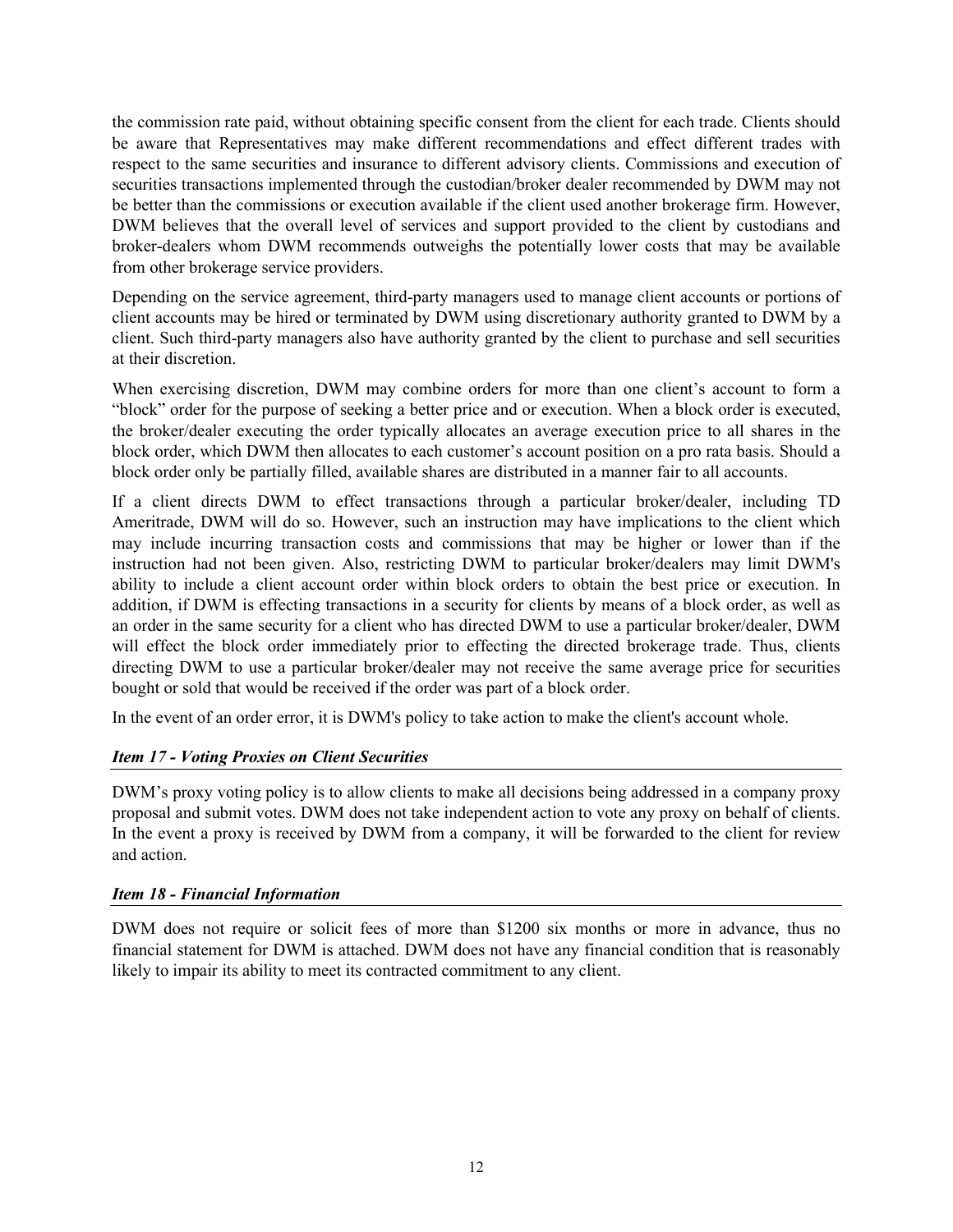#### *Privacy Policy*

**Preserving trust is a core value. Denali Wealth Management, Inc. ("DWM") recognizes that clients expect us to protect the information they provide us and to use it responsibly. We are strongly committed to fulfilling the trust that is the foundation of our clients' expectations. For that reason we have adopted and adhere to the following policy regarding the privacy of client information.** 

#### **WHY WE COLLECT AND HOW WE USE INFORMATION**

When we evaluate your request for our services, provide investment advice to you and place transactions for your account, you typically provide us with certain personal information necessary for us to provide these services. We may also use that information to offer you other services we or an affiliate may provide which may meet your investment needs.

#### **WHAT INFORMATION WE COLLECT**

The information we collect may include; name and address; employer, Social Security number or tax payer identification number; assets; income; account transactions; investment and other financial product positions and balances; investment objectives; accounts at other institutions; transactions at other institutions, including affiliates; the identities of accountants, attorneys and other professionals you engage; information we receive from third parties, including credit bureaus; and information we obtain to verify your representations to us, such as your identity and assets.

#### **WE LIMIT HOW, AND WITH WHOM WE SHARE YOUR INFORMATION**

We do not sell your personal information to anyone. We may disclose information about you, with your consent, to our employees, affiliates, representatives and their affiliated businesses. We may disclose information to non-affiliated third parties when providing services to you. Non-affiliated third parties may include retirement plan sponsors or third-party administrators, mutual fund companies, insurance companies and agencies, third-party advisory firms, banks, broker-dealers, transaction clearing firms, accountants, lawyers, securities professionals, companies that assist us with the maintenance of required records, and others to assist us, or them, in providing services to you.

We may also share information with companies that perform services on our behalf, such as the companies that we hire to perform marketing or administrative services. Companies we may hire to provide support services are not allowed to use your personal information for their own purposes. We may also make additional disclosures as permitted by law.

We will also share the information we received from you as required by laws and rules applicable to you, client account service providers, DWM or DWM's representatives.

If you close your account, in the process of transferring your accounts we may share your information with the new broker-dealer, investment adviser or custodian that you or your DWM representative selects. Your DWM representative may use the personal information about you that is in his or her files to provide you with information regarding the new firm, account transfer procedures and documents.

If you prefer that we not share your non-public personal information (except in those circumstances described above that are permitted or required by law), you may opt out at any time by notifying us not to share information. To notify us, please call us at (414) 978-0020. You will be asked to provide identifying client information at that time, including your Social Security Number.

For accounts that are held jointly by more than one client, any of the account holders may opt out on behalf of the other account holders. Any opt out instructions received from one owner of a joint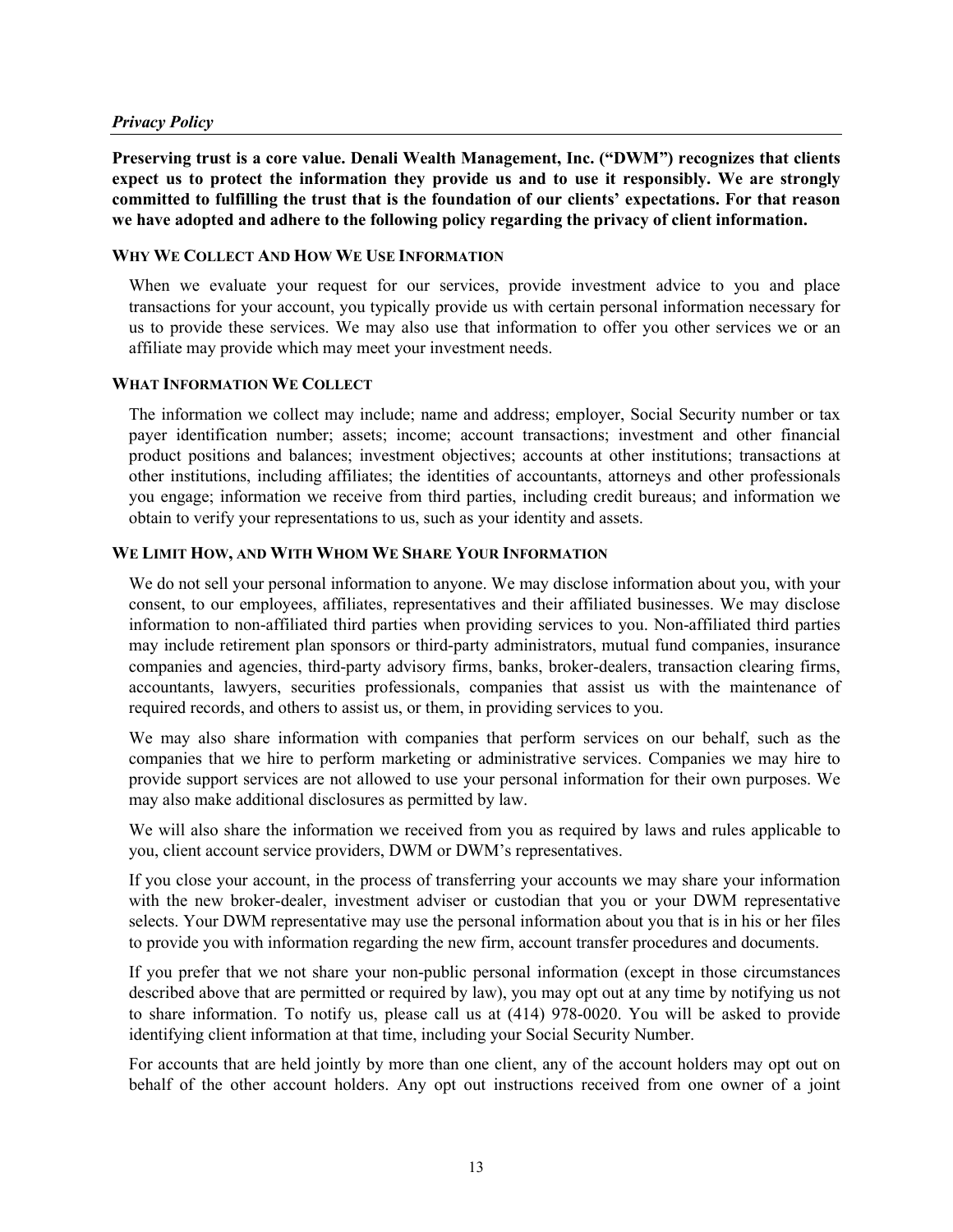account will apply also to individual accounts in that person's name, as well as other accounts held jointly by that person, based on the account information we have.

#### **HOW WE PROTECT INFORMATION**

Employees and our advisory representatives are required to comply with our established information confidentiality procedures. We also maintain physical, electronic, and procedural safeguards to protect information. For example, our computer systems utilize password protection to prevent access by unauthorized personnel. DWM ensures service providers provide assurances that they will restrict their use of the information provided about you.

### **ACCESS TO AND CORRECTION OF YOUR INFORMATION**

Upon your written request, we will make available your information for review. Information collected in connection with, or in anticipation of, any claim or legal proceeding will not be made available. If your personal information with us becomes inaccurate, or if you need to make a change to that information, please contact us at the number shown below so we can update our records. Also, if you believe someone has accessed your account without authorization, please contact us.

#### **FURTHER INFORMATION**

For additional information regarding our privacy policy, or if you have any questions and/or concerns about your account or about our services, please contact us by writing to us at 1325 W. Towne Square Road, Mequon, WI 53092, or telephone us at (414) 978-0020.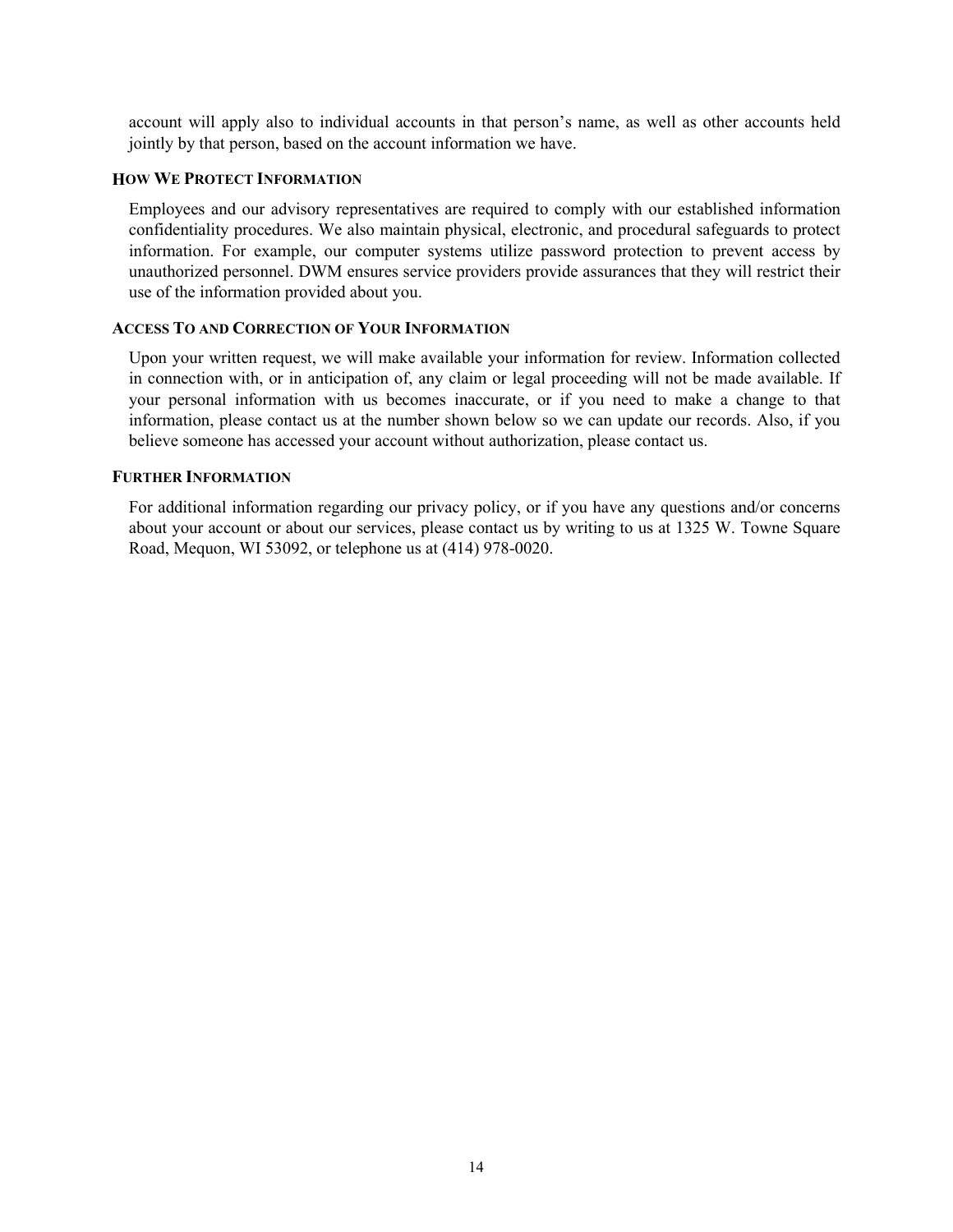# **DENALI WEALTH MANAGEMENT, INC.** 1325 W. Towne Square Rd. Mequon, WI 53092 Phone (414) 978-0020

## **SCHEDULE 2B - BROCHURE SUPPLEMENTS**

This brochure supplement provides information about the investment adviser representatives of Denali Wealth Management, Inc. ("**DWM**") and supplements the DWM brochure. You should have received a copy of that brochure. Please contact Carl Valimont if you did not receive DWM's brochure or if you have any questions about the contents of this supplement.

Additional information about the investment adviser representatives of DWM is available on the SEC's website at **[www.adviserinfo.sec.gov](http://www.adviserinfo.sec.gov/)**.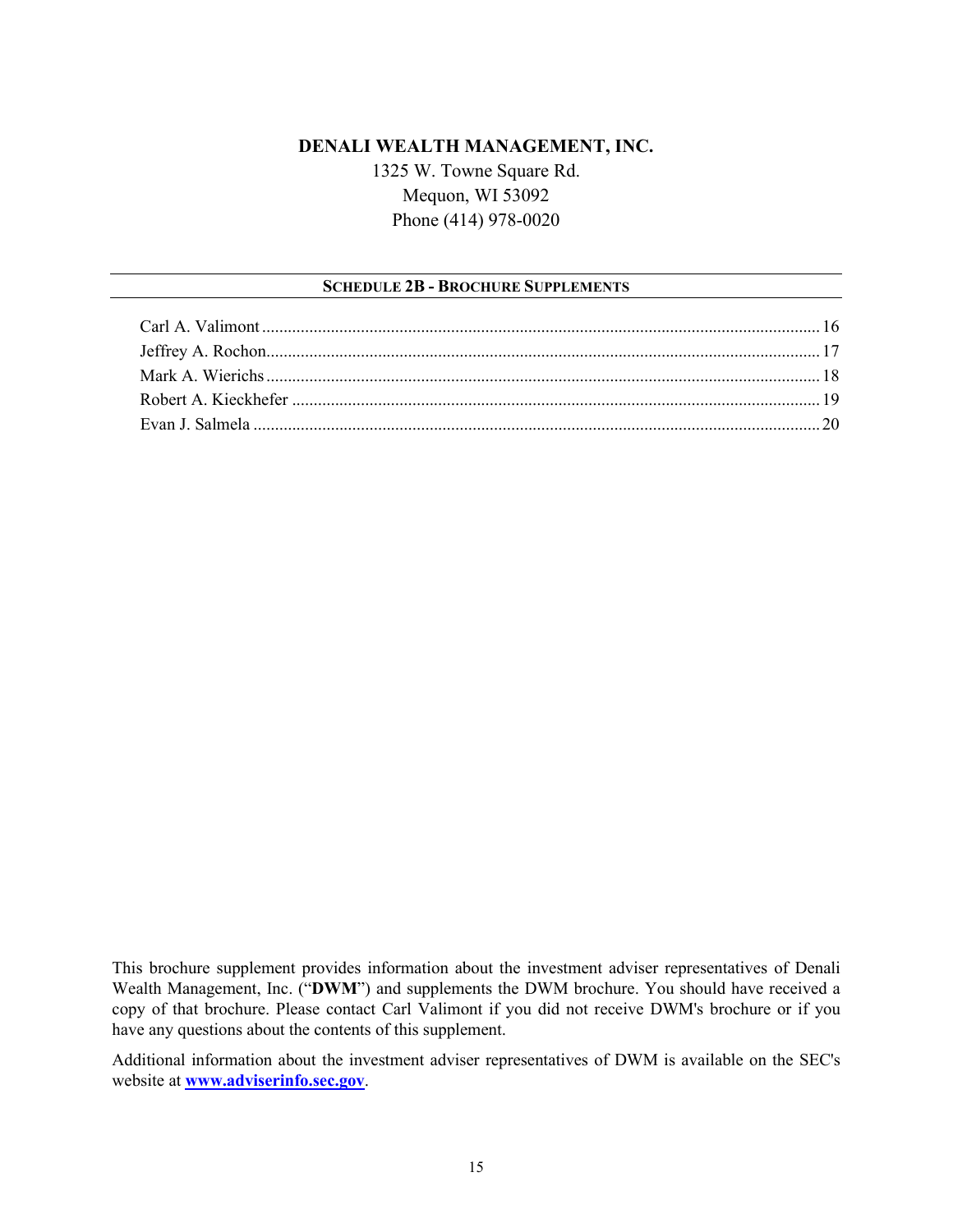## **CARL A. VALIMONT**

February 21, 2017

## **Item 2 - Educational Background and Business Experience**

Mr. Valimont was born in 1966. He received a B.S. in Business Administration with a minor in Marketing in 1993 from the University of Massachusetts-Lowell.

From 2004 until 2010 he was a Financial Consultant with RBC Wealth Management. From 2010 to 2011 he was a Registered Representative with Purshe Kaplan Sterling Investments. He co-founded Denali Wealth Management, Inc. in 2010.

Mr. Valimont has successfully passed the FINRA Series 7 General Securities Representative Exam, Series 63 Uniform Securities Agent State Law Exam and the Series 65 Uniform Investment Adviser Law Exam.

### **Item 3 - Disciplinary Information**

Mr. Valimont does not have any disciplinary information to disclose. He has not: (a) been party to a criminal or civil action in a domestic, foreign or military court, (b) been party to an administrative proceeding before the SEC, any other federal regulatory agency, any state regulatory agency or any foreign financial regulatory authority; or (c) been party to a self-regulatory proceeding.

# **Item 4 - Other Business Activities**

Mr. Valimont is licensed to sell insurance products. He spends approximately 15% of his time on these activities.

### **Item 5 - Additional Compensation**

Mr. Valimont may receive compensation for his involvement in the activity noted above in the form of commissions, but he does not receive any additional economic benefit from third parties for providing advisory services.

### **Item 6 - Supervision**

Mr. Valimont is responsible for DWM's general compliance with applicable securities laws, including his own supervision. You can reach Mr. Valimont through the contact information noted on the cover page of this Schedule 2B supplemental brochure.

Mr. Valimont and other individuals as he may designate, regularly review the accounts receiving investment advisory services to monitor for suitability of recommendations and compliance with regulatory and internal procedures.

# **Item 7 - Requirements for State-Registered Advisers**

Mr. Valimont has not been involved in: (a) any arbitration claim alleging damages in excess of \$2,500 resulting in an award or being found liable; (b) any civil, self-regulatory organization, or administrative proceeding resulting in an award or otherwise being found liable; or (c) a bankruptcy petition.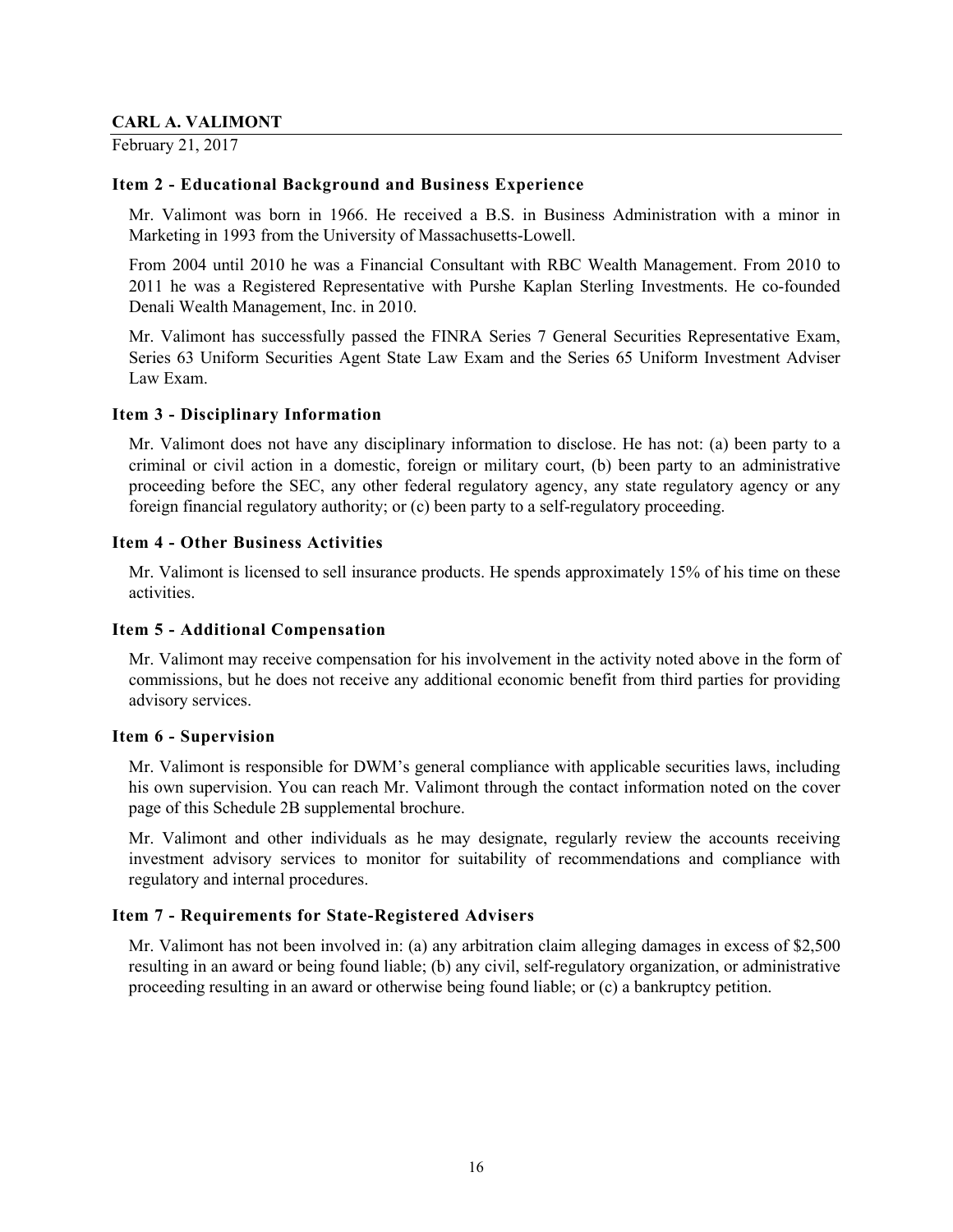## **JEFFREY A. ROCHON**

February 21, 2017

# **Item 2 - Educational Background and Business Experience**

Mr. Rochon was born in 1971. He graduated summa cum laude from the University of Wisconsin-Whitewater in 2003 with a Bachelor of Arts degree with a Graphic Design emphasis with a minor in Marketing.

He established in 2008 a freelance graphic design company, Creative NRG, LLC. From 2005 to 2010 he was a Creative Director with Global Publishers/Convergent Commerce Group. From 2002 to 2005 he was a Production/Pre-Press Manager for Lake Country Publications. He joined DWM in 2011 as an investment adviser representative.

Mr. Rochon has successfully passed the Series 65 Uniform Investment Adviser Law Exam.

### **Item 3 - Disciplinary Information**

Mr. Rochon does not have any disciplinary information to disclose. He has not: (a) been party to a criminal or civil action in a domestic, foreign or military court, (b) been party to an administrative proceeding before the SEC, any other federal regulatory agency, any state regulatory agency or any foreign financial regulatory authority; or (c) been party to a self-regulatory proceeding.

# **Item 4 - Other Business Activities**

Mr. Rochon is not currently involved in any other investment related business activities.

# **Item 5 - Additional Compensation**

Mr. Rochon does not receive any additional economic benefit from third parties for providing advisory services.

### **Item 6 - Supervision**

Mr. Rochon is supervised by Carl Valimont, DWM's Chief Compliance Officer. His contact information can be found on the cover page of this Schedule 2B supplemental brochure.

Mr. Valimont and other individuals as he may designate, regularly review the accounts receiving investment advisory services to monitor for suitability of recommendations and compliance with regulatory and internal procedures.

### **Item 7 - Requirements for State-Registered Advisers**

Mr. Rochon has not been involved in: (a) any arbitration claim alleging damages in excess of \$2,500 resulting in an award or being found liable; (b) any civil, self-regulatory organization, or administrative proceeding resulting in an award or otherwise being found liable; or (c) a bankruptcy petition.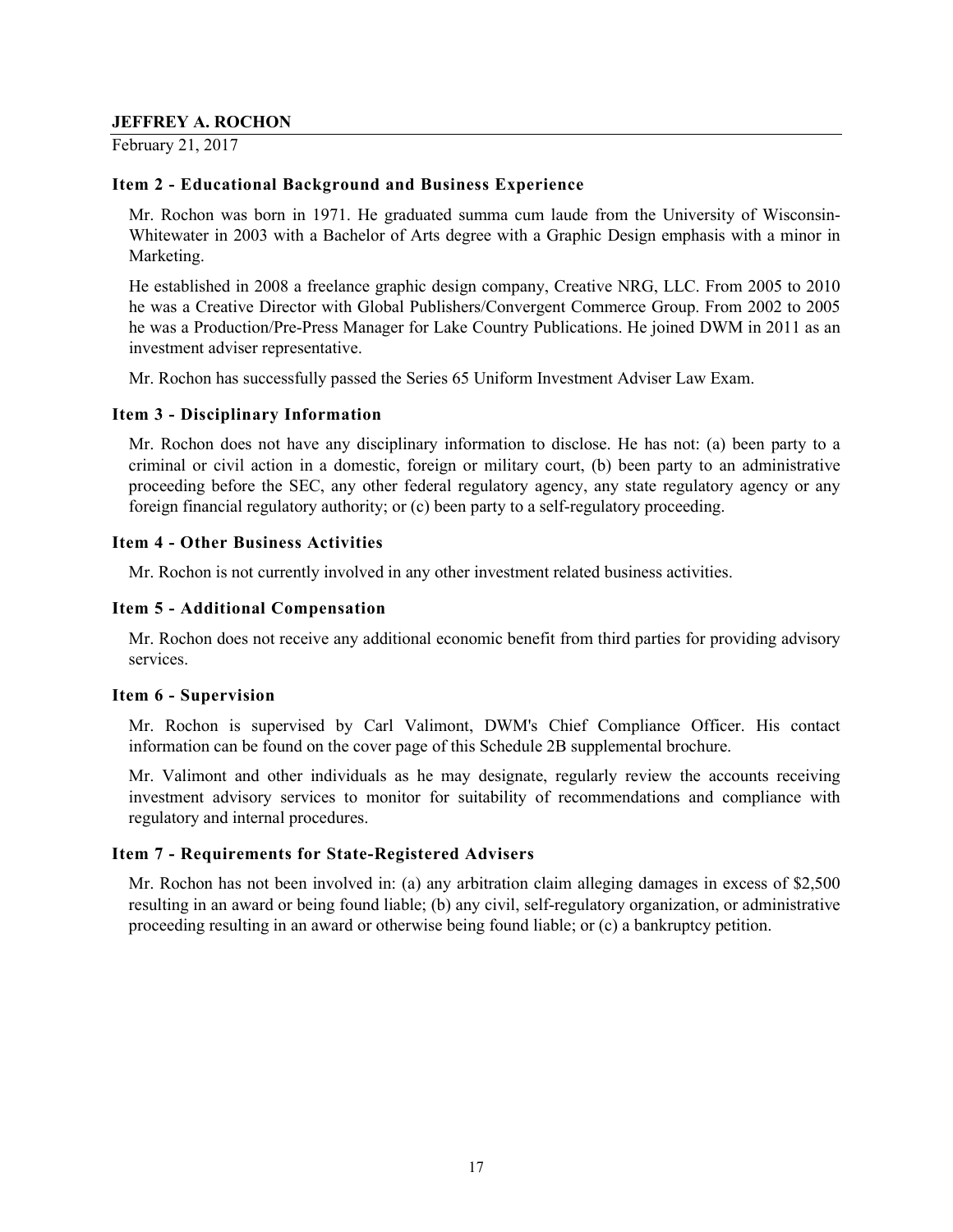#### **MARK A. WIERICHS**

March 4, 2019

## **Item 2 - Educational Background and Business Experience**

Mr. Wierichs was born in 1987. He graduated from the University of Wisconsin Madison in 2010 with a Bachelor of Arts degree with an Economics emphasis.

From 2014 until 2018 he was a Strategic Accounts Analyst with Airgas. From 2013-2014, he was a Supply Chain Associate with Bradley Corporation. He joined DWM in 2019 as an investment adviser representative.

Mr. Wierichs has successfully passed the Series 65 Uniform Investment Adviser Law exam.

### **Item 3 - Disciplinary Information**

Mr. Wierichs does not have any disciplinary information to disclose. He has not: (a) been party to a criminal or civil action in a domestic, foreign or military court, (b) been party to an administrative proceeding before the SEC, any other federal regulatory agency, any state regulatory agency or any foreign financial regulatory authority; or (c) been party to a self-regulatory proceeding.

### **Item 4 - Other Business Activities**

Mr. Wierichs is not currently involved in any other investment-related business activities.

#### **Item 5 - Additional Compensation**

Mr. Wierichs does not receive any additional economic benefit from third parties for providing advisory services.

### **Item 6 - Supervision**

Mr. Wierichs is supervised by Carl Valimont, DWM's Chief Compliance Officer. His contact information can be found on the cover page of this Schedule 2B supplemental brochure.

Mr. Valimont and other individuals as he may designate, regularly review the accounts receiving investment advisory services to monitor for suitability of recommendations and compliance with regulatory and internal procedures.

### **Item 7 - Requirements for State-Registered Advisers**

Mr. Wierichs has not been involved in: (a) any arbitration claim alleging damages in excess of \$2,500 resulting in an award or being found liable; (b) any civil, self-regulatory organization, or administrative proceeding resulting in an award or otherwise being found liable; or (c) a bankruptcy petition.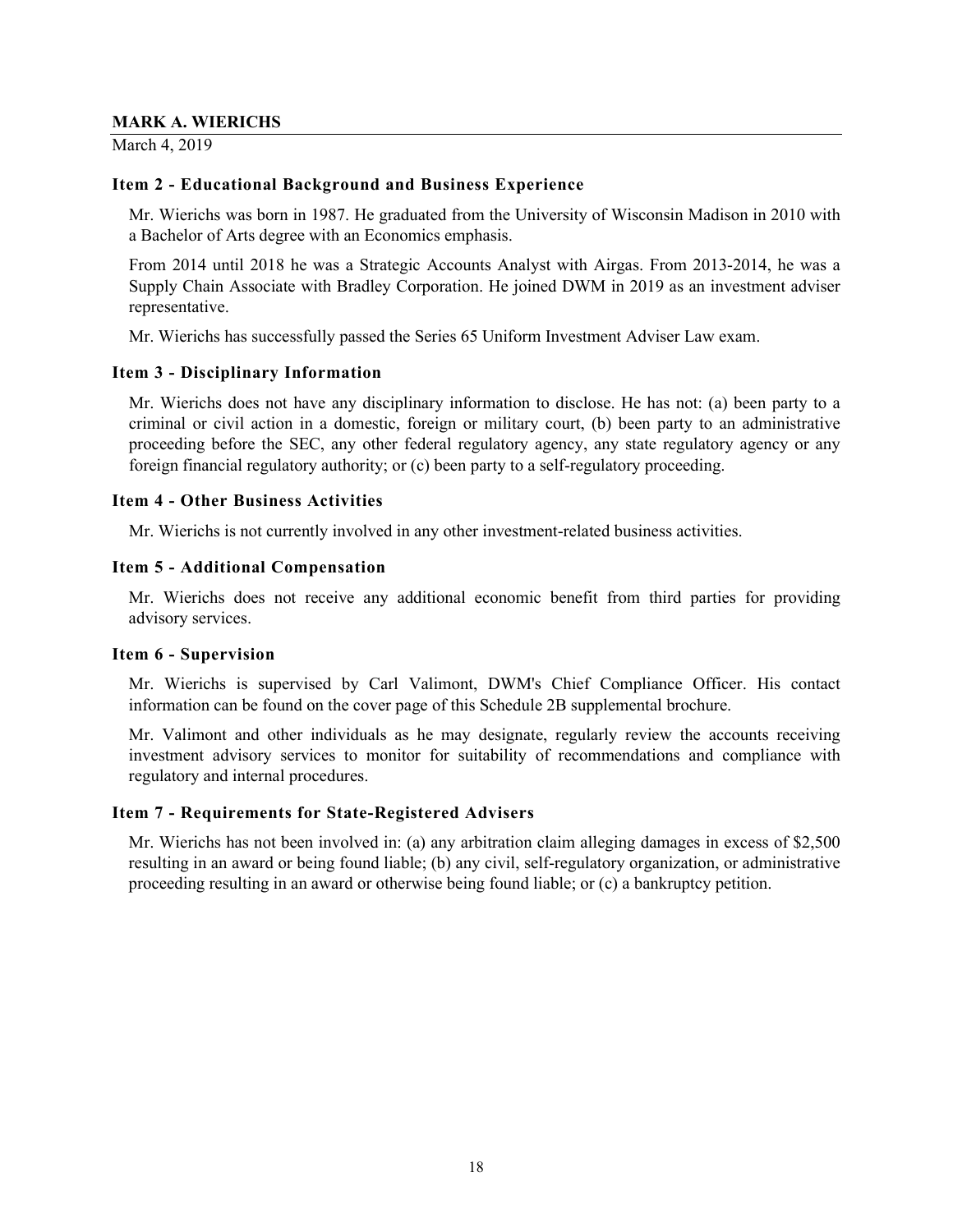March 7, 2022

#### **Item 2 - Educational Background and Business Experience**

Mr. Kieckhefer was born in 1949. He graduated from the University of Pennsylvania in 1972 in a double degree program with a BS in Chemical Engineering and a BA in History.

In 1997, he established an investment advisory firm, The Kieckhefer Group LLC. From 2009 until 2021 he was a stock broker with LPL Financial. From 1999-2009, he was a stock broker with Royal Bank of Canada in Milwaukee and from 1997-1999 he was a stock broker at Everen Securities. From 1974-1997 he worked at Price Erecting Company as the Executive VP of Sales and Project Manager. He signed an independent contractor agreement with DWM in 2021 as an investment adviser representative.

Mr. Kieckhefer has successfully passed the FINRA Series 7 General Securities Representative Exam, and the Series 63 Uniform Securities Agent State Law exam and Series 65 Uniform Investment Adviser Law exam.

#### **Item 3 - Disciplinary Information**

Mr. Kieckhefer does not have any disciplinary information to disclose. He has not: (a) been party to a criminal or civil action in a domestic, foreign or military court, (b) been party to an administrative proceeding before the SEC, any other federal regulatory agency, any state regulatory agency or any foreign financial regulatory authority; or (c) been party to a self-regulatory proceeding.

#### **Item 4 - Other Business Activities**

Mr. Kieckhefer is not currently involved in any other investment-related business activities.

#### **Item 5 - Additional Compensation**

Mr. Kieckhefer does not receive any additional economic benefit from third parties for providing advisory services.

#### **Item 6 - Supervision**

Mr. Kieckhefer is supervised by Carl Valimont, DWM's Chief Compliance Officer. His contact information can be found on the cover page of this Schedule 2B supplemental brochure.

Mr. Valimont and other individuals as he may designate, regularly review the accounts receiving investment advisory services to monitor for suitability of recommendations and compliance with regulatory and internal procedures.

#### **Item 7 - Requirements for State-Registered Advisers**

Mr. Kieckhefer has not been involved in: (a) any arbitration claim alleging damages in excess of \$2,500 resulting in an award or being found liable; (b) any civil, self-regulatory organization, or administrative proceeding resulting in an award or otherwise being found liable; or (c) a bankruptcy petition.